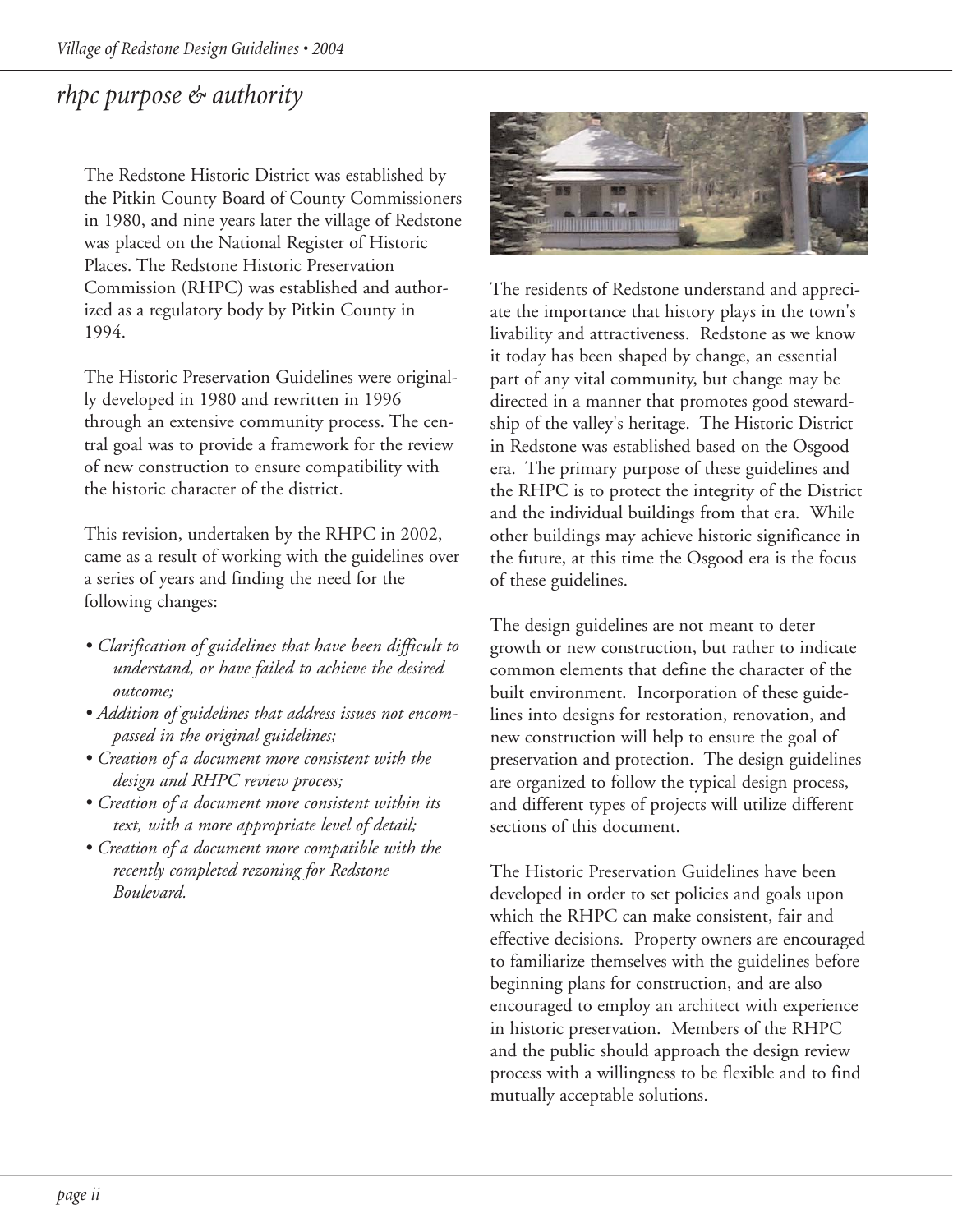## *how to use these guidelines*

## **Getting Started:**

The first step in any repair, alteration or development project is to understand what regulations apply to the project.

Redstone Historic Preservation Commission (RHPC) review is required on:

- All exterior work on historic structures, including re-roofing or other material replacement.
- Any exterior changes to historic buildings or new construction in the District, including decks, adding windows, etc.
- All additions or new sheds or buildings in the District.
- Any other work which may require a building permit.
- Pitkin County requires building permits for the following:
- Any earthmoving that involves at least 50 cubic yards of soil;
- Any new construction which is 30 inches or more above grade;
- Any shed which is larger than 200 square feet;
- Any repairs or alterations to the exterior of the building;
- Any interior remodeling beyond paint, wallpaper, and carpeting
- Any exterior signs.

### **Using the Guidelines:**

- 1. These guidelines have been organized to mimic the design process, proceeding from the site design through the details. They also begin with the simplest project type and move to the most complex.
- 2. The adjacent matrix provides a guide to the chapters based on the type of project proposed.
- 3. Each section begins with a statement of principles that provide a general overview for the section, followed by background, which provides important historical context for the principles. Finally, each section outlines a series of specific guidelines.

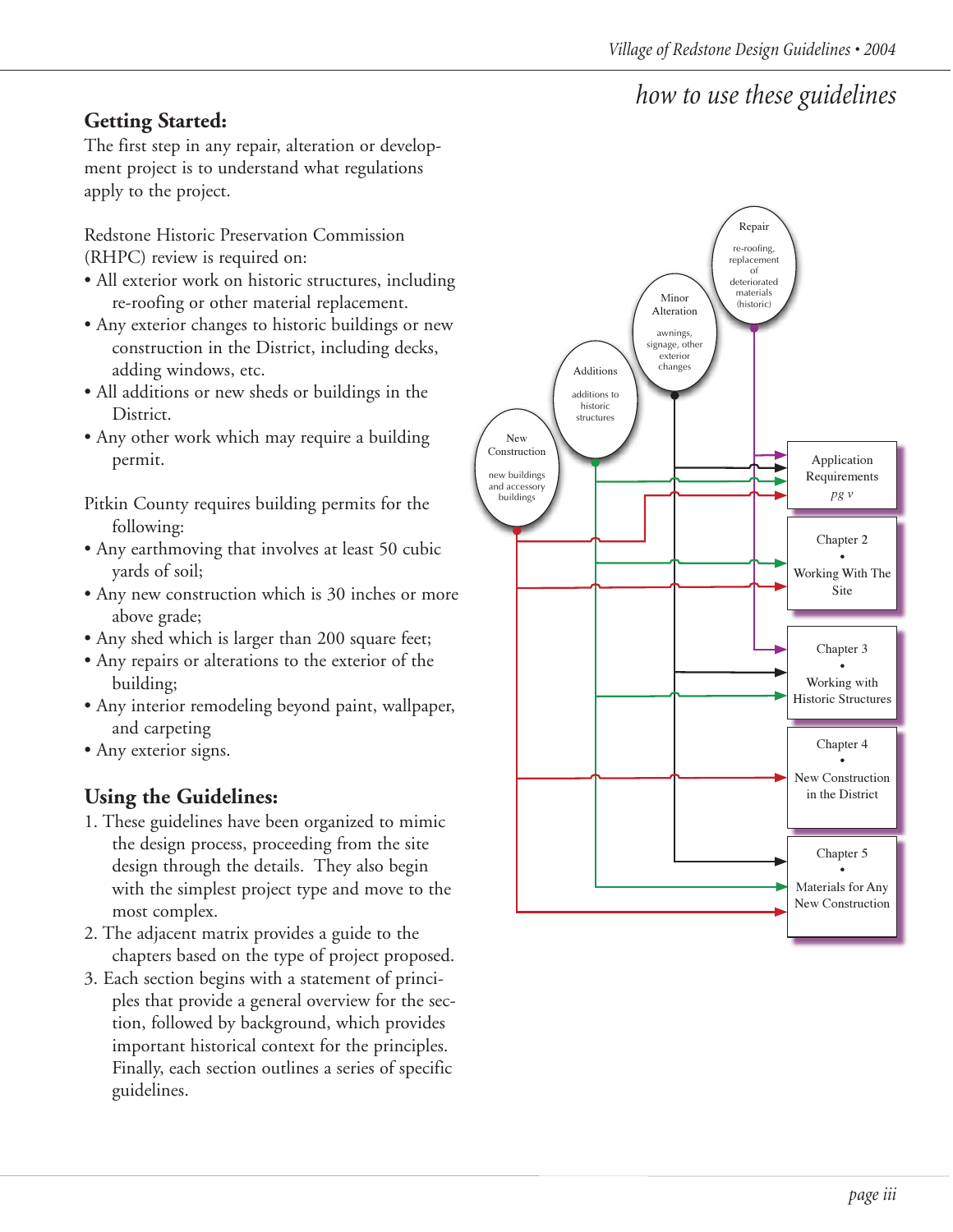## *review standards and process*

### **Review Standards:**

The Village of Redstone Design Guidelines are a set of recommendations that will serve to guide the applicant during the design phase and will serve to guide the RHPC during the review process.

The RHPC's final approval will require a positive finding that the following Development Review Standards are met:

- 1. The project is compatible in general design, massing, volume, and scale with historic structures that are located on the parcel and/or in the surrounding neighborhood.
- 2. The site plan is consistent with the historic town pattern and supports or enhances the pedestrian nature of Redstone.
- 3. The project preserves the architectural and historical integrity of any and/or all historic structures on the property.
- 4. The project utilizes the Village of Redstone Design Guidelines as the basis for proposed development activity within the purview of the RHPC.

*These standards are part of the Pitkin County Land Use Code. Compliance with the review standards may result in the reduction of maximum floor area, maximum height, or maximum eave height.*

#### **Notes on Applying the Guidelines**

The RHPC's approval of a proposed development project must include a positive finding that the project has utilized the guidelines as the basis for the proposed development activity. Not every guideline will apply to every project and some balancing of the guidelines may occur on a case by case basis.

In addition, when the following document refers to the Pitkin County Land Use Code, the accompanying described action represents a mandate to the applicant.

### **Application Process:**

The first step in securing a development approval is a pre-application conference (not required, but strongly recommended) with the Pitkin County Historic Preservation Officer, available at 970-920-5526. At that time, staff can describe the application requirements for RHPC review and identify any other land use approvals that will be necessary.

The second step is the preparation of the submission requirements. Requirements will will vary depending on the type and complexity of the project. Use the matrix, pg v, for general application requirements based on project type.

Once a complete application is received by the Pitkin County staff, the application will be scheduled for review by the RHPC.

The community development department charges a fee for the review of projects requiring a building permit.

### **Exceptions:**

Some projects may not require full RHPC review and may be approved administratively by the Pitkin County Historic Preservation Officer:

- Routine building maintenance in which materials are repaired or replaced to match the existing materials, or to more closely resemble the original materials. If staff and the applicant cannot agree on an appropriate material, the proposal will be forwarded to RHPC for a decision.
- Alterations of low impact to the historic structure or involving a non-historic structure, provided all the relevant guidelines are met.

*Pitkin County staff will make the final determination of the type of review required.*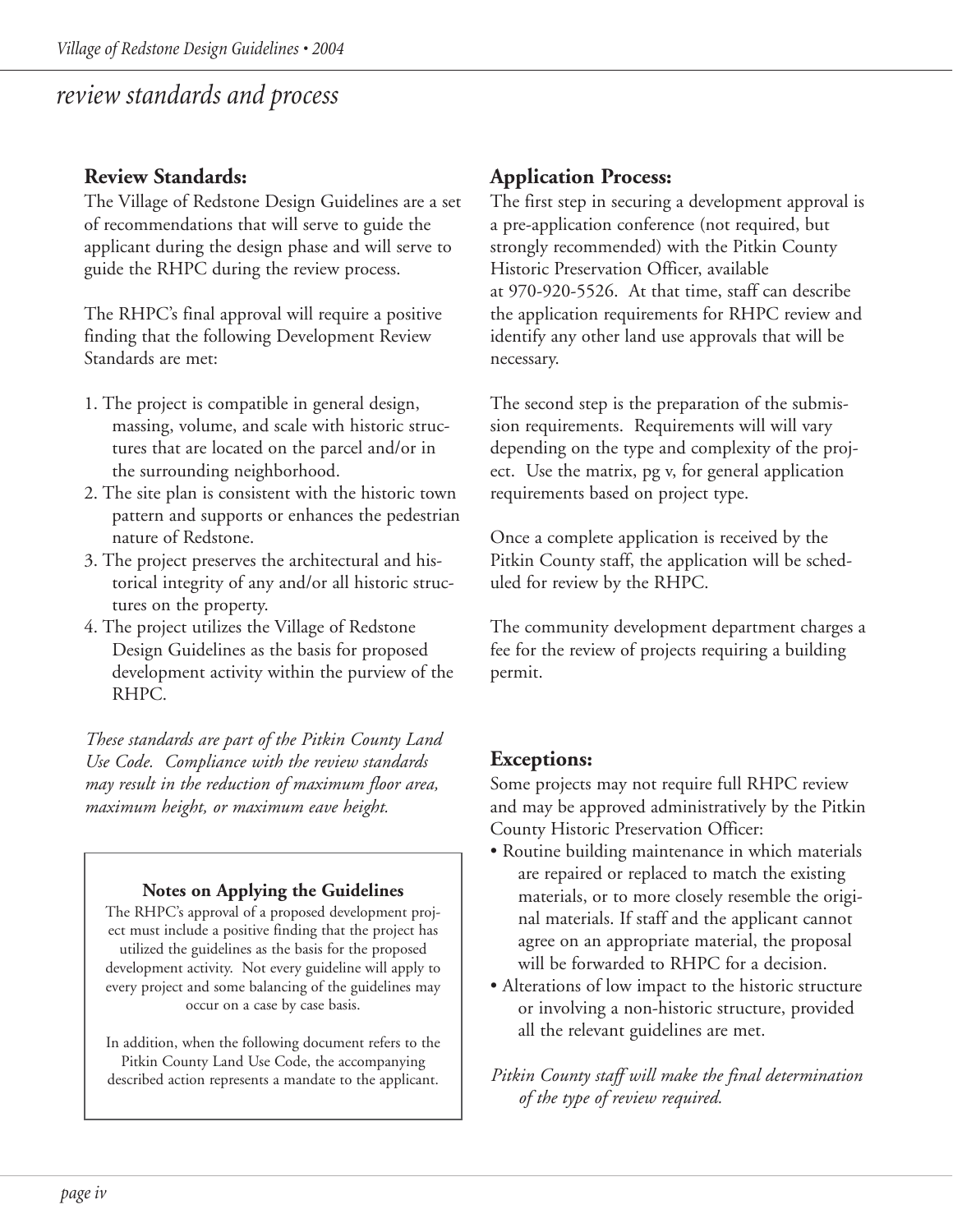# *application requirements*

### **Application Requirements:**

This matrix provides a list of information that is generally required based on the project type.

Drawings should be to scale and include all customary information in addition to the information requested here.